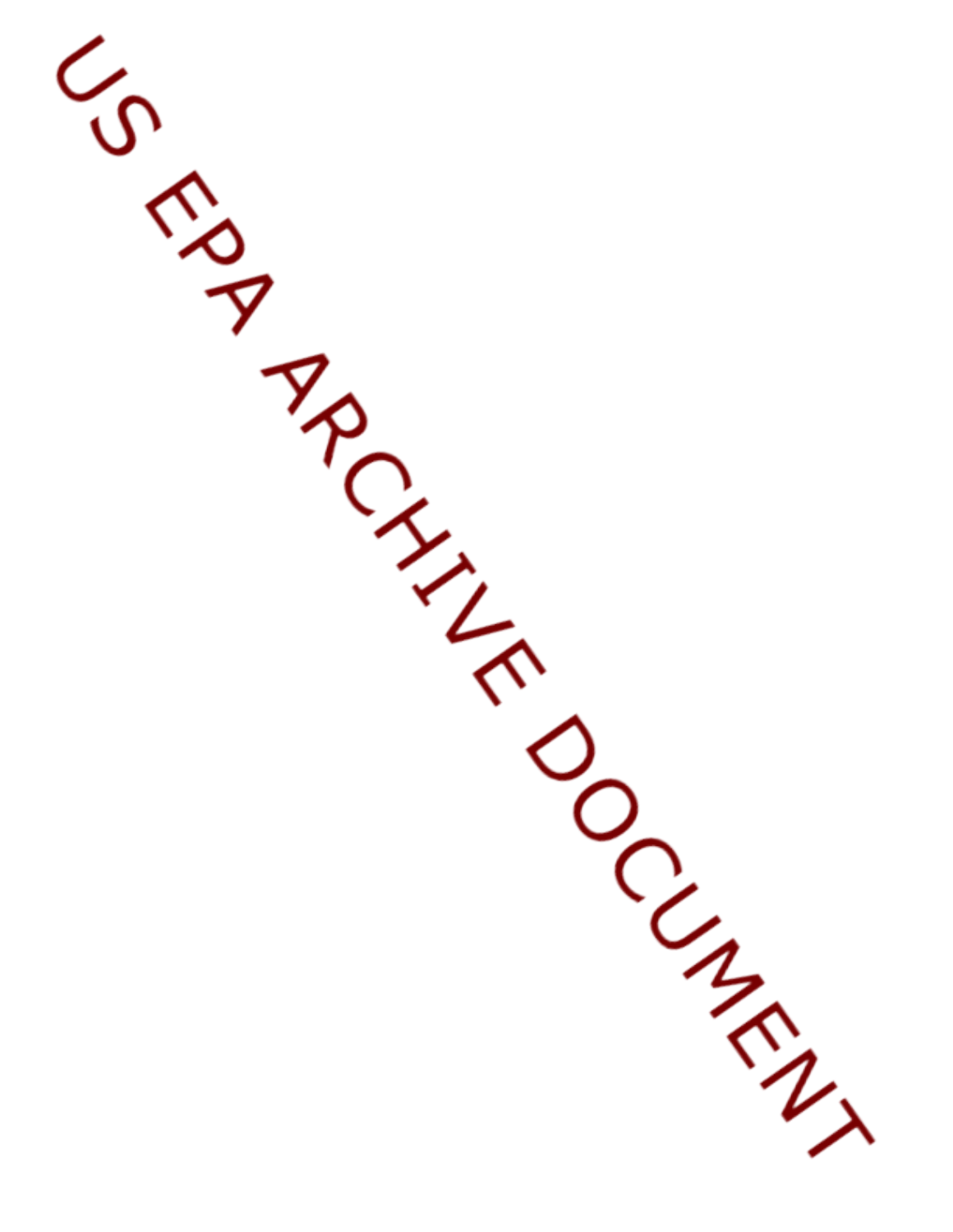

#### **UNITED STATES ENVIRONMENTAL PROTECTION AGENCY**  Office of Research and Development Washington, D.C. 20460



### **ENVIRONMENTAL TECHNOLOGY VERIFICATION PROGRAM VERIFICATION STATEMENT**

| <b>TECHNOLOGY TYPE:</b>    | <b>FIELD-PORTABLE GAS CHROMATOGRAPH/</b><br><b>MASS SPECTROMETER</b>     |
|----------------------------|--------------------------------------------------------------------------|
| APPLICATION:               | MEASUREMENT OF CHLORINATED VOLATILE ORGANIC<br><b>COMPOUNDS IN WATER</b> |
| <b>TECHNOLOGY NAME:</b>    | <b>HAPSITE</b> with Headspace Sampling Accessory                         |
| <b>COMPANY</b><br>ADDRESS: | Inficon, Inc.<br><b>Two Technology Place</b><br>East Syracuse, NY 13057  |
| PHONE:                     | (315) 434-1100                                                           |

### **PROGRAM DESCRIPTION**

The U.S. Environmental Protection Agency (EPA) created the Environmental Technology Verification Program (ETV) to facilitate the deployment of innovative environmental technologies through performance verification and information dissemination. The goal of the ETV Program is to further environmental protection by substantially accelerating the acceptance and use of improved and cost-effective technologies. The ETV Program is intended to assist and inform those involved in the design, distribution, permitting, and purchase of environmental technologies.

Under this program, in partnership with recognized testing organizations, and with the full participation of the technology developer, the EPA evaluates the performance of innovative technologies by developing demonstration plans, conducting field tests, collecting and analyzing the demonstration results, and preparing reports. The testing is conducted in accordance with rigorous quality assurance protocols to ensure that data of known and adequate quality are generated and that the results are defensible. The EPA National Exposure Research Laboratory, in cooperation with Sandia National Laboratories, the testing organization, evaluated field-portable systems for monitoring chlorinated volatile organic compounds (VOCs) in water. This verification statement provides a summary of the demonstration and results for the Inficon HAPSITE field-portable gas chromatograph/mass spectrometer (GC/MS) system.

### **DEMONSTRATION DESCRIPTION**

The field demonstration of the HAPSITE portable GC/MS was held in September 1997. The demonstration was designed to assess the instrument's ability to detect and measure chlorinated volatile organic compounds in groundwater at two contaminated sites: the Department of Energy's Savannah River Site, near Aiken, South Carolina, and the McClellan Air Force Base, near Sacramento, California. Groundwater samples from each site were supplemented with performance evaluation (PE) samples of known composition. Both sample types were used to assess instrument accuracy, precision, sample throughput, and comparability to reference laboratory results. The primary target compounds at the Savannah River Site were trichloroethene and tetrachloroethene. At McClellan Air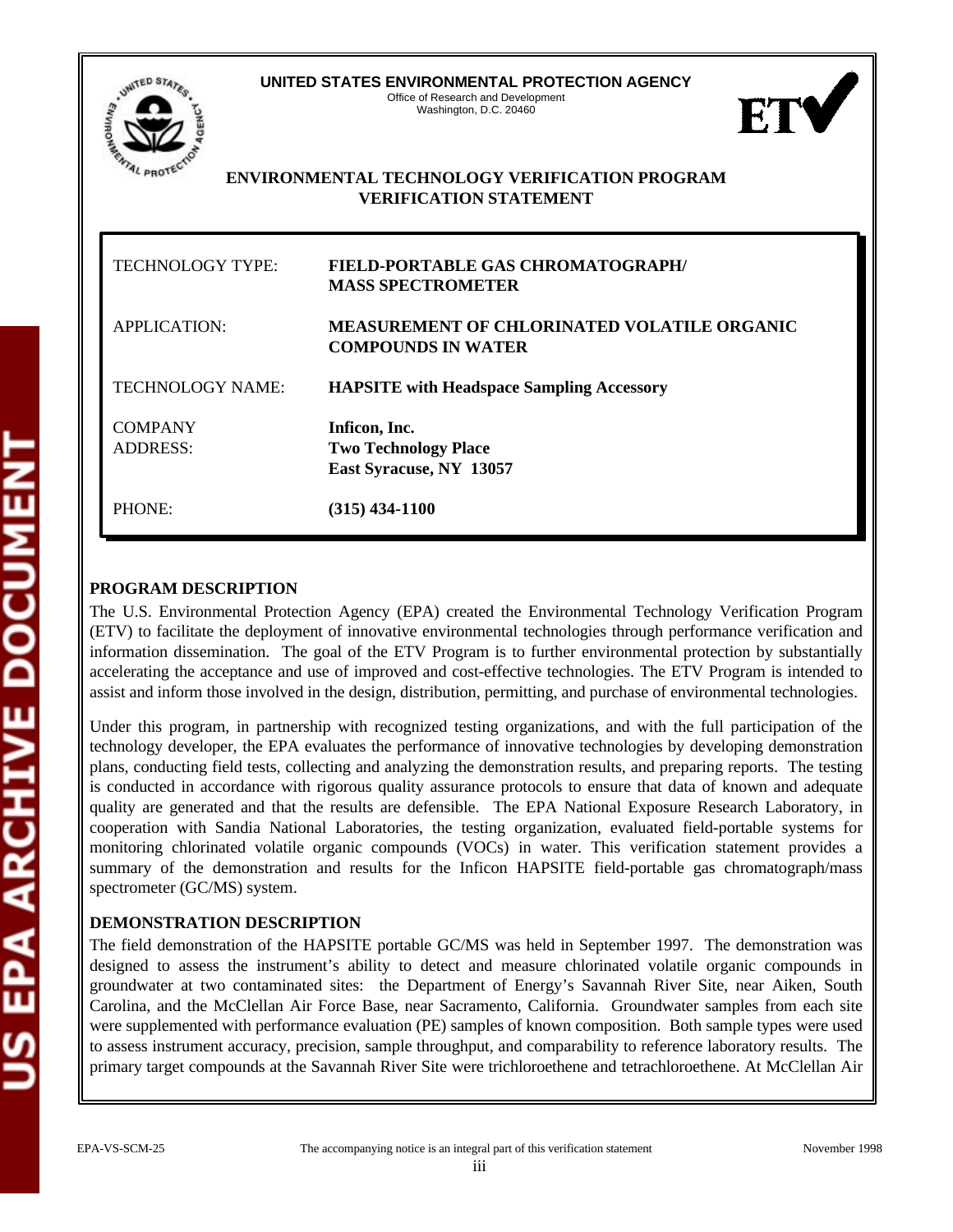Force Base, the target compounds were trichloroethene, tetrachloroethene, 1,2-dichloroethane, 1,1,2trichloroethane, 1,2-dichloropropane, and *trans*-1,3-dichloropropene. These sites were chosen because they contain varied concentrations of chlorinated VOCs and exhibit different climatic and geologic conditions. The conditions at these sites are typical, but not inclusive, of those under which this technology would be expected to operate. A complete description of the demonstration, including a data summary and discussion of results, may be found in the report entitled *Environmental Technology Verification Report, Field-Portable Gas Chromatograph/Mass Spectrometer, Inficon, Inc., HAPSITE.* (EPA/600/R-98/142).

## **TECHNOLOGY DESCRIPTION**

GC/MS is a proven laboratory analytical technology that has been used for environmental characterization and monitoring for many years. The combination of gas chromatography and mass spectrometry allows the rapid separation and identification of compounds in complex mixtures. The gas chromatograph separates the sample into individual components. These components are introduced into the electron impact source module of the spectrometer, where the molecules are fragmented into ions by an electron beam. The ion fragments are further separated by mass and detected by an electron multiplier. The resulting mass spectrum is characteristic of a particular compound and can be used to identify each component in the sample extract through comparison with a reference spectral library. Quantitation is achieved by comparing the abundance of ions which are characteristic of a specific compound with the detector response from the analysis of a standard mixture. Field-portable GC/MS is a versatile technique that can be used to provide rapid screening data or laboratory-quality analyses. As with many field analytical studies, it may be necessary to send a portion of the samples to an independent laboratory for confirmatory analyses.

The Inficon HAPSITE with a headspace sampling accessory is a commercially available GC/MS system that provides laboratory-grade performance in a field-transportable package. The instrument, including the on-board computer, is designed for field use and is encapsulated in a weather-resistant case. The GC/MS unit weighs about 35 pounds and the headspace sampling accessory weighs about 15 pounds. Both units can be easily transported and operated in the rear compartment of a minivan or station wagon. The instrument utilizes an equilibrium headspace technique for the analysis of VOCs in water. Instrument detection limits for most chlorinated VOCs in water are in the range of 5 to 10 mg/L. At the time of the demonstration, the cost of the HAPSITE with headspace accessory was in the range of \$75,000 to \$95,000, depending upon instrument options. Operational costs, which include consumable supplies but not labor costs, are on the order of \$150 per 8-hour day.

# **VERIFICATION OF PERFORMANCE**

The following performance characteristics of the HAPSITE were observed:

*Sample Throughput:* Throughput was approximately two to three water samples per hour. This rate includes the periodic analysis of blanks and calibration check samples.

*Completeness:* The HAPSITE reported results for all but one of the 166 PE and groundwater samples provided for analysis at the two demonstration sites. One sample was dropped during preparation.

*Analytical Versatility:* The HAPSITE detected all of the compounds in the PE samples for which it was calibrated. Its calibration included 84% (27 of 32) of all chlorinated and nonchlorinated volatile hydrocarbon compounds included in the PE samples at the demonstration. Additional compounds could have been detected with a longer GC/MS run time and a reduced sample throughput. The HAPSITE detected all (59 of 59) of the groundwater contaminants in excess of 5  $\mu g/L$  reported by the reference laboratory at both sites. A total of 68 contaminants, at concentration levels of  $1 \mu g/L$  or higher, were detected by the reference laboratory in all groundwater samples.

*Precision:* Precision was determined by analyzing sets of four replicate samples from a variety of PE mixtures containing known concentrations of chlorinated VOCs. The results are reported as relative standard deviations (RSD). The RSDs compiled for all reported PE compounds from both sites had a median value of 12% and a 95<sup>th</sup> percentile value of 29%. By comparison, the compiled RSDs from the reference laboratory had a median value of